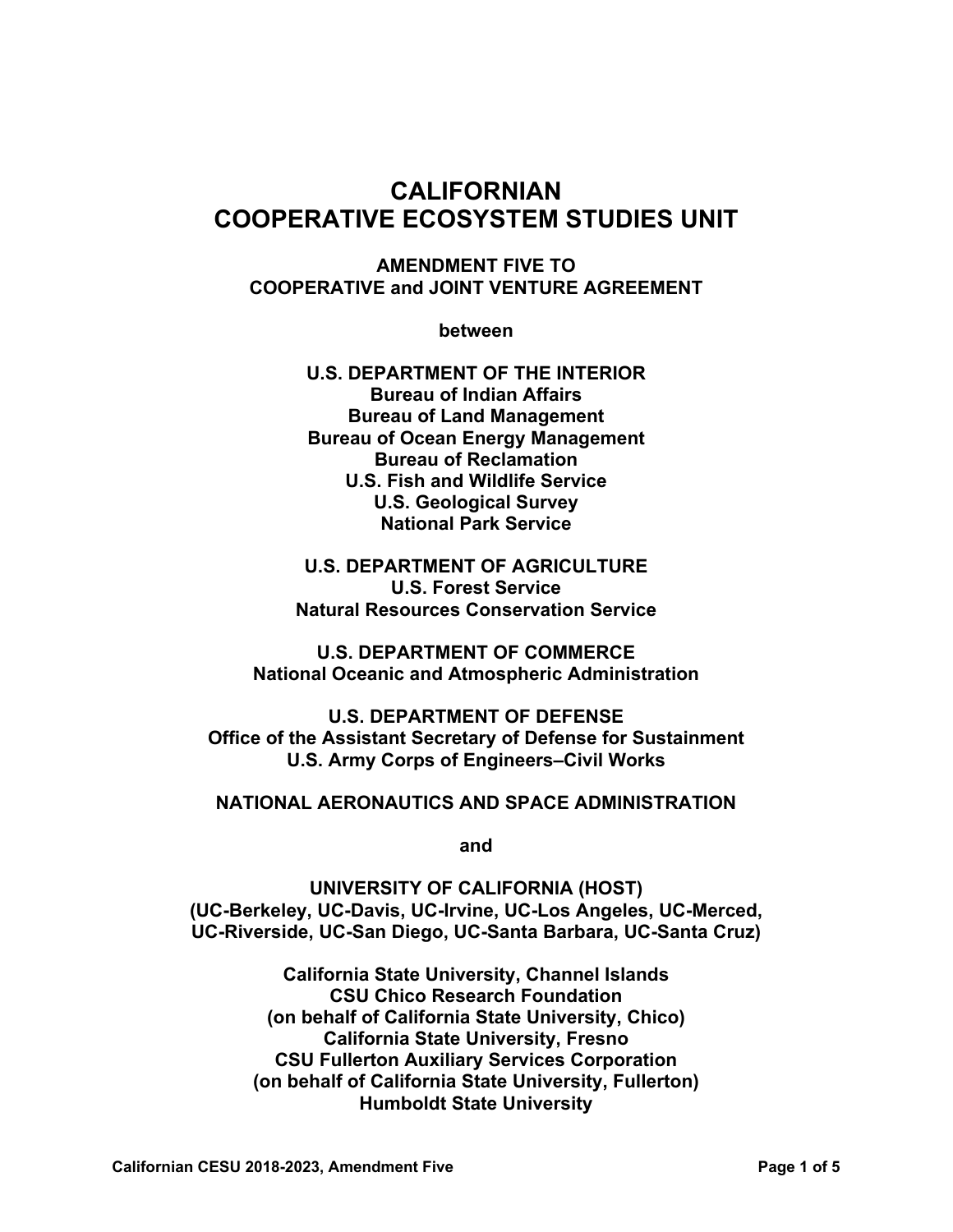**California State University, Los Angeles University Corporation at Monterey Bay (on behalf of CSU Monterey Bay) The University Corporation (on behalf of California State University, Northridge) Cal Poly Pomona Foundation, Inc. (on behalf of California State Polytechnic University, Pomona) California State University, Sacramento (Sacramento State) San Diego State University Research Foundation San Francisco State University Cal Poly Corporation (on behalf of California Polytechnic State University) Sonoma State University California State University, Stanislaus Carnegie Mellon University Occidental College University of Southern California School of Architecture California Department of Fish and Wildlife California Association of Resource Conservation Districts California Invasive Plant Council The Institute for Bird Populations Institute for Wildlife Studies Moss Landing Marine Laboratories Point Blue Conservation Science Santa Barbara Botanic Garden San Bernardino County Museum San Diego Natural History Museum Zoological Society of San Diego (d/b/a San Diego Zoo Global) Marine Ecology and Telemetry Research The Marine Mammal Center Stanford University Department of Earth System Science Smithsonian Institution Southern California Marine Institute Sierra Streams Institute** 

> **Adding: California Academy of Sciences**

With the exception of the changes below, all terms and conditions of the Californian CESU Cooperative and Joint Venture Agreement apply to this Amendment, and this Amendment is hereby made part of the Agreement.

## **ARTICLE I. BACKGROUND AND OBJECTIVES**

Q.5. The California Academy of Sciences is hereby included in the Californian CESU as a Partner Institution.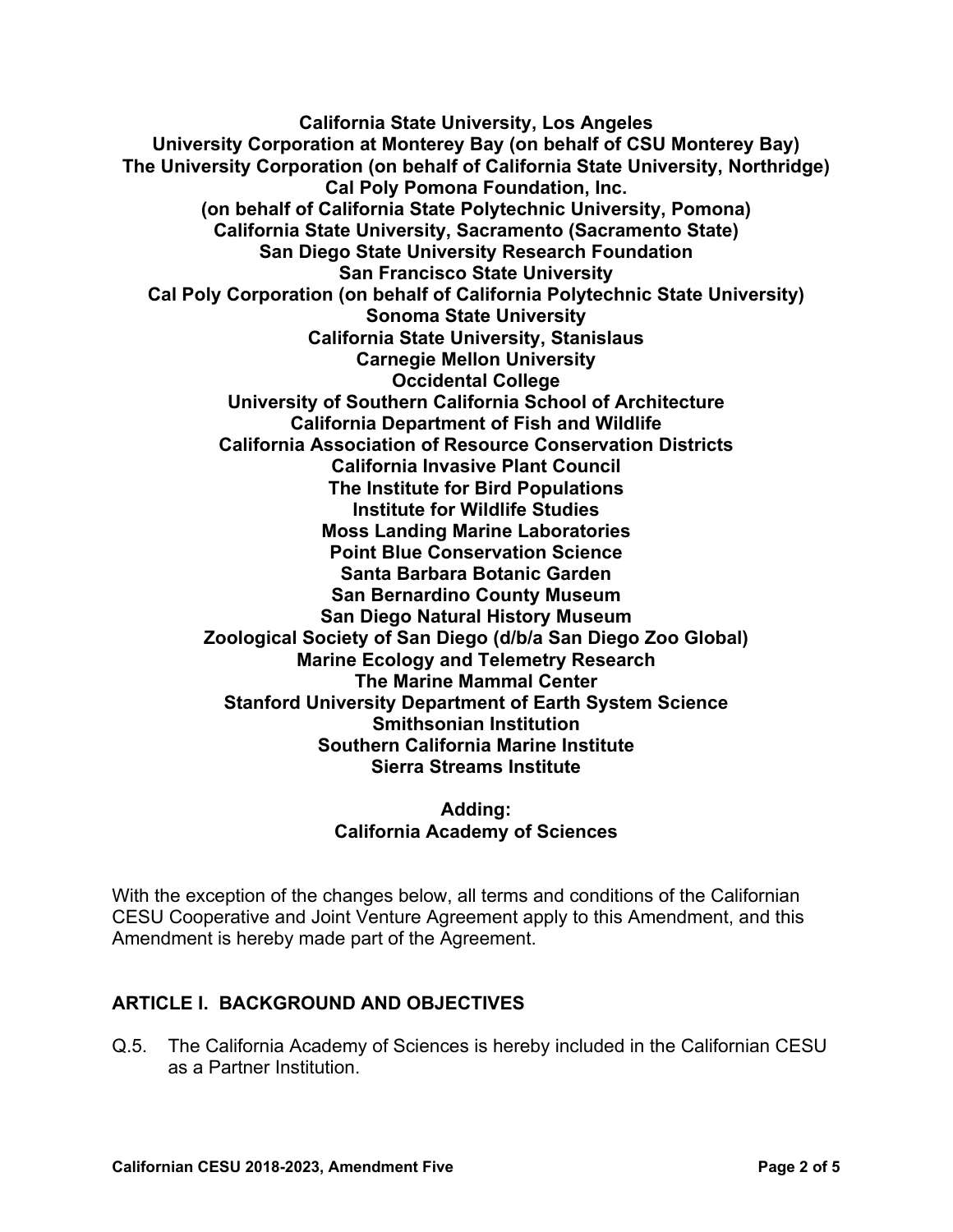## **ARTICLE III. TERM OF AGREEMENT**

- A.1. The effective date of the Californian CESU Cooperative and Joint Venture Agreement is 01 July 2018.
- A.2. The effective date of this Amendment to the Californian CESU Cooperative and Joint Venture Agreement shall be determined from the date of the last signature.

## **ARTICLE IV. KEY OFFICIALS**

C.36. The representative for the California Academy of Sciences is as follows:

#### *Technical Representative(s):*

Rebecca F. Johnson, Ph.D. Co-Director, Center for Biodiversity and Community California Academy of Sciences 55 Music Concourse Drive San Francisco, CA 94118 Phone: (415) 269-4562 Mobile Phone: (415) 379-5252 Desk rjohnson@calacademy.org

## **ARTICLE XIV. AMENDMENT AUTHORIZING SIGNATURES**

Per Article III.C., the following authorizing signatures are attached:

- N. UNIVERSITY OF CALIFORNIA (HOST)
- XX. California Academy of Sciences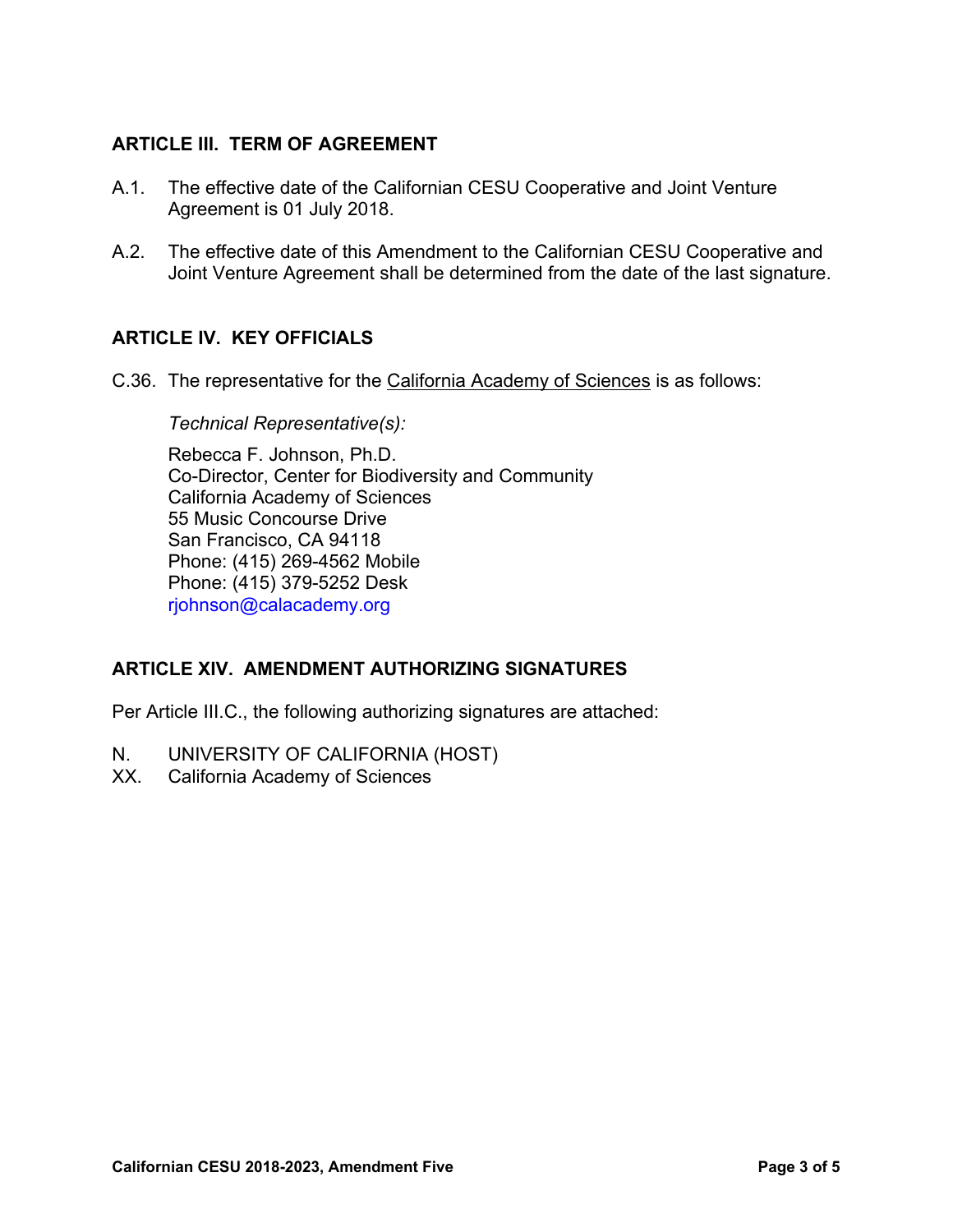## **ARTICLE XIV. AMENDMENT AUTHORIZING SIGNATURES (cont.)**

## N. UNIVERSITY OF CALIFORNIA (HOST), systemwide authorization

Lourdes G. DeMattos cn=Lourdes G. DeMattos, o=Regents of the University of California, ou=Associate Director, Research Policy Analysis & amp; Coordination, email=lourdes.demattos@ucop.edu, c=US 2021.08.30 11:11:44 -07'00'

Lourdes G. DeMattos **Date** Contract and Grant Officer

 $\overline{a}$